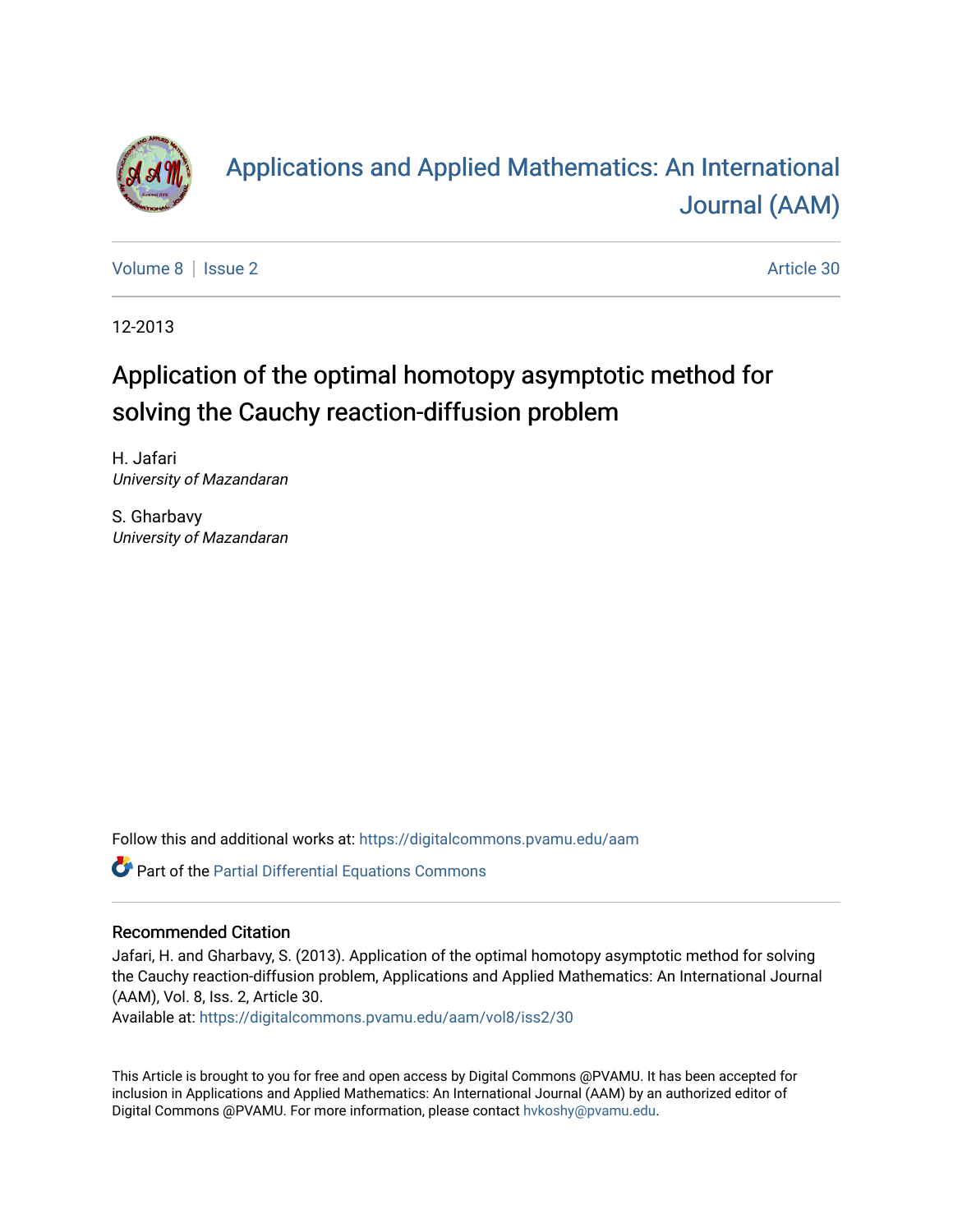

Available at http://pvamu.edu/aam Appl. Appl. Math. ISSN: 1932-9466 Vol. 8, Issue 2 (December 2013), pp. 792 – 801 Applications and Applied Mathematics: An International Journal (AAM)

# Application of the optimal homotopy asymptotic method for solving the Cauchy reaction-diffusion problem

# H. Jafari and S. Gharbavy

Department of Mathematics University of Mazandaran P. O. Box 47416-95447, Babolsar, Iran jafari@umz.ac.ir

Received: January 14, 2013; Accepted: May 23, 2013

## Abstract

In this paper, the optimal homotopy asymptotic method is applied on the Cauchy reactiondiffusion problems to check the effectiveness and performance of the method. The obtained solutions show that the OHAM is more effective, simpler and easier than other methods. Moreover, this technique does not require any discretization or linearization and therefore it reduces significantly the numerical computations. The results reveal that the method is explicit.

Keywords: Optimal Homotopy Asymptotic Method ; Cauchy reaction-diffusion problem; Timedependent partial differential equations

MSC 2010 No.: 35C10; 74H10

## 1. Introduction

Reaction-diffusion equations describe a wide variety of nonlinear systems in physics, chemistry, ecology, biology and engineering (Britton, 1998; Cantrell and Cosner, 2003). By a reactiondiffusion we mean an equation of the following form:

$$
\frac{\partial u}{\partial t} = \Delta u + f(u, \Delta u; x, t),
$$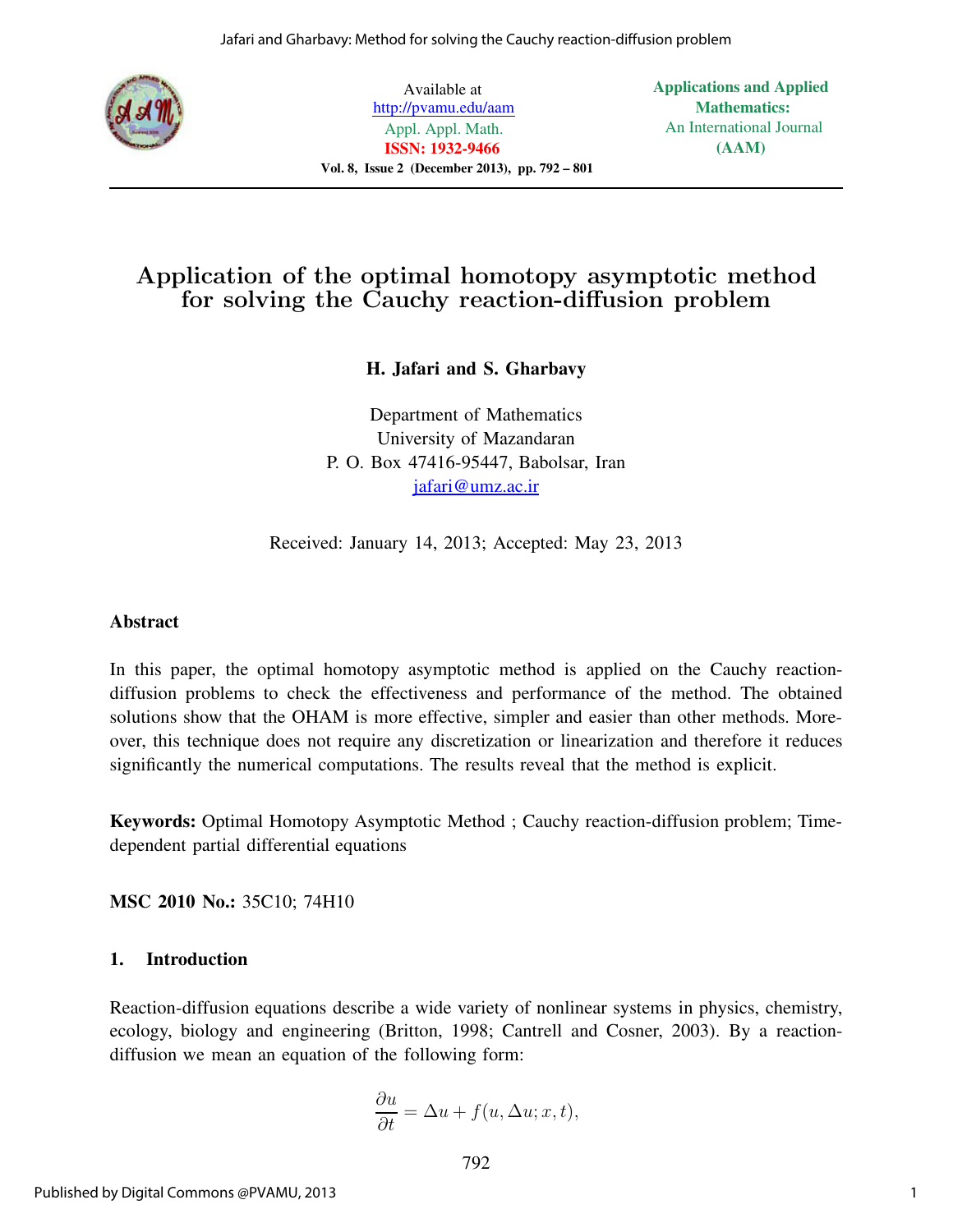The term u is diffusion term and  $f(u, \Delta u; x, t)$  is the reaction term. More generally the diffusion term may be of type  $A(u)$ , where A is a second-order elliptic operator, which may be nonlinear and degenerate.

In this paper, we consider the one-dimensional reaction-diffusion equation

$$
\frac{\partial u}{\partial t}(x,t) = D \frac{\partial^2 u}{\partial x^2}(x,t) + p(x,t)u(x,t),\tag{1}
$$

where u is the concentration, p is the reaction parameter and  $D > 0$  is the diffusion coefficient, subject to the initial or boundary conditions

$$
u(x,0) = g(x), \quad x \in R,\tag{2}
$$

$$
u(0, t) = f_0(t), \quad \frac{\partial u}{\partial x}(0, t) = f_1(t), \quad t \in R,
$$
 (3)

The problem given by equations (1) and (3) is called the characteristic Cauchy problem in the domain  $\Omega = R \times R^+$  and the problem given by equations (1) and (3) is called the non-characteristic problem in the domain  $\Omega = R^+ \times R$ .

In (Dehdhan and Shakeri, 2008; Lesnic, 2007), this equation is solved by He's variational iteration method and the Adomian decomposition method,respectively.

Marinca et.al (Marinca and Herisanu, 2008; Marinca et al., 2008; Marinca et al., 2009; Marinca and Herisanu, 2010) developed a new technique which is called optimal homotopy asymptotic method (OHAM).This method was also successfully applied in solving many types of nonlinear problems for different equations (Ghoreishi et al., 2012; Gulzaman and Hussain, 2010; Idrees et al., 2010a; Idrees et al., 2010b; Idrees et al., 010b; Iqbal et al., 2010; Islam et al., 2010; Jafari and Gharbavy, 2012; Shah et al., 2010). The purpose of this paper is to extend the OHAM for the solution of Cauchy reaction-diffusion problem .

The paper is organized in the following fashion. Section 2 contains the basic mathematical theory of the optimal homotopy asymptotic method. Section 3 deals with applications of the OHAM to the Cauchy reaction-diffusion problem. Section 4 is reserved for conclusions.

#### 2. Fundamentals of the OHAM

In this section we recall the basic idea of OHAM. Consider the following partial differential equation:

$$
L(u(x,t)) + g(x,t) + N(u(x,t)) = 0, \quad x \in \Omega,
$$
  
\n
$$
B(u, \frac{\partial u}{\partial t}) = 0, \quad x \in \Gamma,
$$
\n(4)

where L is a linear operator, x and t denote independent variable,  $u(x, t)$  is an unknown function,  $q(x, t)$  is a known function,  $N(u(x, t))$  is a nonlinear operator, B is a boundary operator and Γ is the boundary of the domain  $\Omega$ .

By means of OHAM, we first construct a family of equations

$$
(1-p) [L(\phi(x,t;p) + g(x,t))] = H(p) [L(\phi(x,t;p) + g(x,t)) + N(\phi(x,t;p))],
$$
  
\n
$$
B(\phi(x,t;p) \frac{\partial \phi(x,t;p)}{\partial t}) = 0,
$$
\n(5)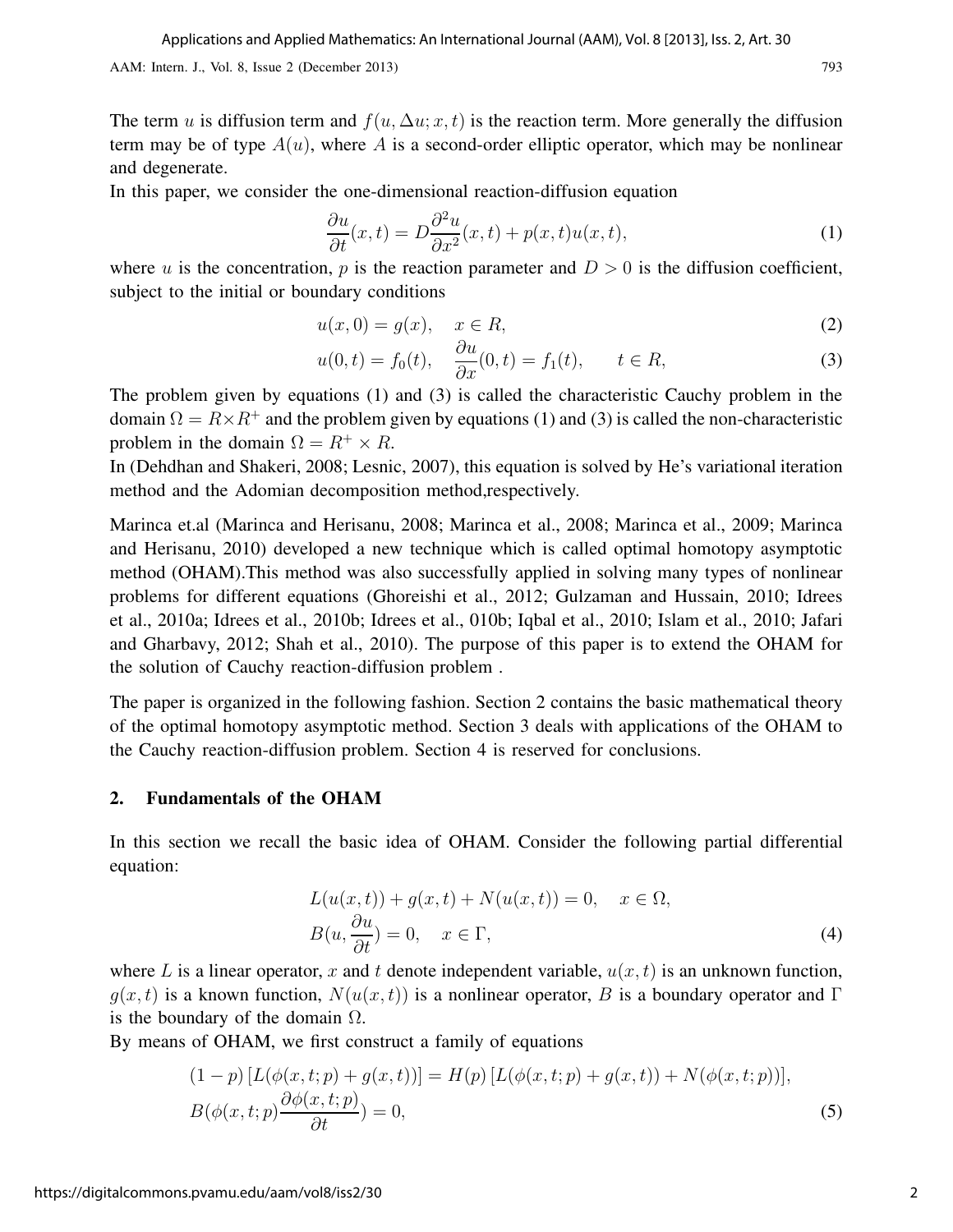where  $p \in [0, 1]$  is an embedding parameter,  $H(p)$  is a nonzero auxiliary function for  $p \neq 0$  and also  $H(0) = 0$ ,  $\phi(x, t; p)$  is an unknown function, respectively. Obviously, when  $p = 0$  and  $p = 1$  it holds

$$
\phi(x,t;0) = u_0(x,t), \quad \phi(x,t;1) = u(x,t), \tag{6}
$$

respectively. Therefore, when p increase from 0 to 1, the solution  $\phi(x, t)$  varies from  $u_0(x, t)$  to the solution  $u(x, t)$ . The zeroth-order problem is obtained from (5) when  $p = 0$ ,

$$
L(u_0(x,t)) + g(x,t) = 0, \quad B\left(u_0, \frac{\partial u_0}{\partial t}\right) = 0.
$$
 (7)

The auxiliary function  $H(p)$  is chosen in the form

$$
H(p) = pC_1 + p^2C_2 + p^3C_3 + \dots,
$$
\n(8)

where  $C_1, C_2, C_3, \cdots$  are constants which can be determined later. To get an approximate solution,  $\phi(x, t; p, Ci)$  is expanded in a Taylors series about p as

$$
\phi(x, t; p, Ci) = u_0(x, t) + \sum_{k \ge 1} u_k(x, t; C_i) p^k, \quad i = 1, 2, 3, \cdots
$$
 (9)

Substituting equation (9) into equation (5) and equating the coefficients of like powers of  $p$ , the first and second-order problems are given as

$$
L(u_1(x,t)) = C_1 N_0(u_0(x,t)), \quad B\left(u_1, \frac{\partial u_1}{\partial t}\right) = 0,
$$
\n
$$
L(u_2(x,t)) - L(u_1(x,t)) = C_2 N_0(u_0(x,t)) + C_1 \left[L(u_1(x,t)) + N_1(u_0(x,t), u_1(x,t))\right],
$$
\n
$$
B\left(u_2, \frac{\partial u_2}{\partial t}\right) = 0,
$$
\n(11)

and the general governing equations for  $u_k(x, t)$  are given as

$$
L(u_k(x,t)) - L(u_{k-1}(x,t)) = C_k N_0(u_0(x,t))
$$
  
+ 
$$
\sum_{i=1}^{k-1} C_i [L(u_{k-i}(x,t)) + N_{k-i}(u_0(x,t), u_1(x,t), \cdots, u_{k-1}(x,t))]
$$
  

$$
k = 2, 3, \cdots, B\left(u_k, \frac{\partial u_k}{\partial t}\right) = 0
$$
 (12)

where  $N_i$ ;  $i \geq 0$ , are the coefficients of  $p^i$  in the nonlinear operator N:

$$
N(u(x,t)) = N_0(u_0) + p N_1(u_0, u_1) + p^2 N_2(u_0, u_1, u_2) + \cdots
$$
 (13)

It should be emphasized that the  $u_k$  for  $k \geq 0$  are governed by the linear equations (7), (10), (11) and (12) with the linear boundary conditions that come from the original problem, which can be easily solved. The convergence of the series (9) depends upon the auxiliary constants  $C_1, C_2, \cdots$ . If it is convergent at  $p = 1$ , one has

$$
u(x, t; C_i) = \sum_{k=1}^{\infty} u_k(x, t; C_i).
$$
 (14)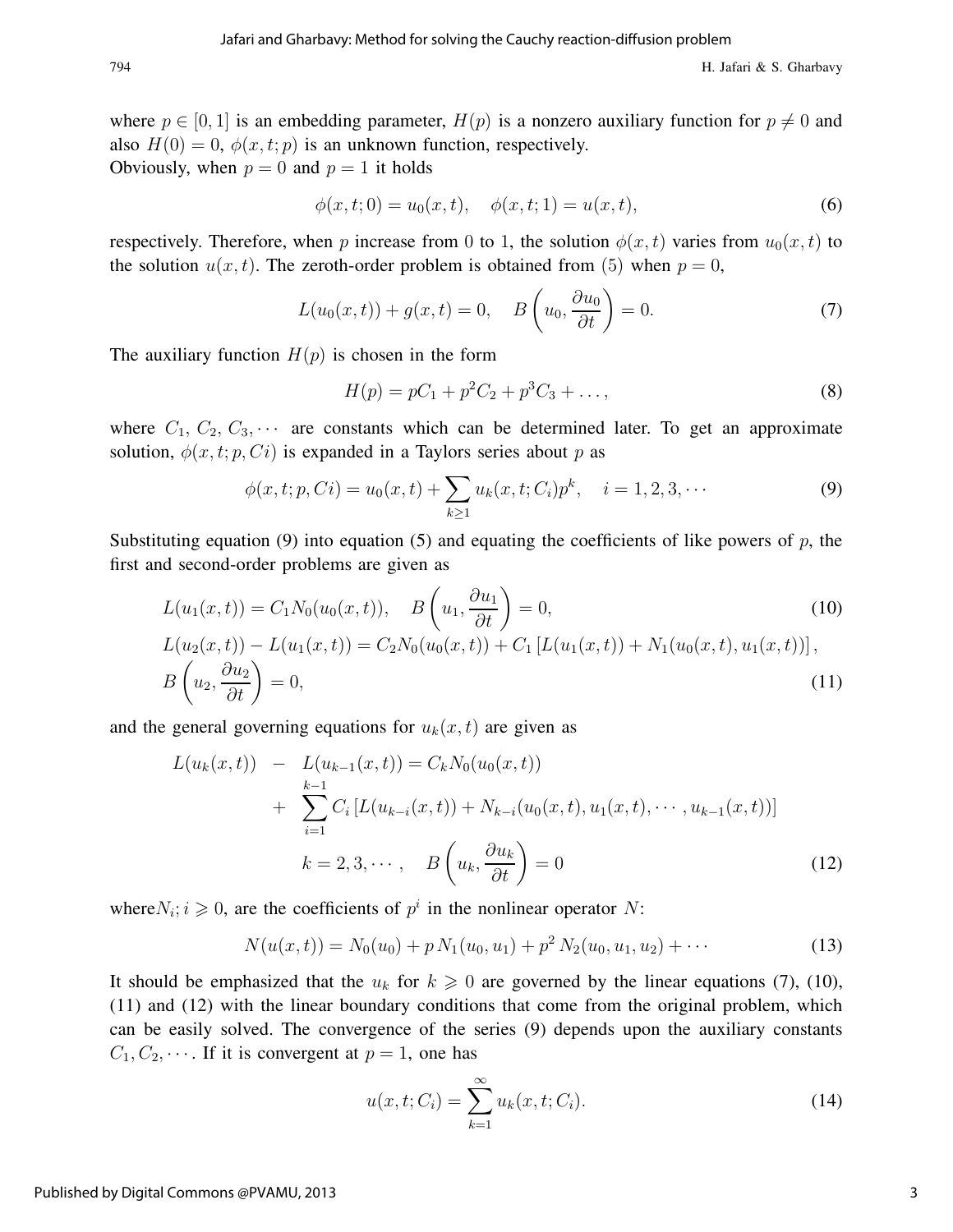Generally speaking, the solution of equation (4) can be determined approximately in the form

$$
\widetilde{u}^{(m)} = u_0(x, t) + \sum_{k=1}^{m} u_k(x, t; C_i).
$$
\n(15)

We note that the last coefficient  $C_k$  can be a function of x, t. Substituting equation (15) into equation (4) results in the following residual:

$$
R(x, t; C_i) = L(\widetilde{u}^{(m)}(x, t; C_i)) + g(x, t) + N(\widetilde{u}^{(m)}(x, t; C_i)), \quad i = 1, 2, \cdots
$$
 (16)

If  $R(x, t; C_i) = 0$  then  $\tilde{u}^{(m)}(x, t; C_i)$  happens to be the exact solution. Generally such a case will not arise for nonlinear problems,but we can minimize the functional

$$
J(C_i) = \int_0^t \int_{\Omega} R^2(x, t; C_i) dx dt,
$$
\n(17)

where R is the residual. The unknown constants  $C_i(i = 1, 2, \dots, m)$  can be optimally identified from the conditions

$$
\frac{\partial J}{\partial C_1} = \frac{\partial J}{\partial C_2} = \dots = \frac{\partial J}{\partial C_m} = 0.
$$
\n(18)

The disadvantage of the OHAM is the requirement to solve a set of coupled nonlinear algebraic equation for the unknown convergence-control parameters  $C_1, C_2, C_3, \cdots, C_m$  which will be obtained from relation (18). It is clear that for the low order of  $m$ , the nonlinear algebraic system can be solved with some ease but if  $m$  is large it becomes more difficult to solve.

#### 3. Application of the OHAM to the Cauchy reaction-diffusion problem

In this section, the OHAM is used in three special cases of the Cauchy reaction-diffusion problem (1).

**Example 1.** Consider equation (1) with  $D = 1$ ,  $p(x,t) = -1 + cos(x) - sin^2(x)$  i.e

$$
\frac{\partial u}{\partial t}(x,t) - \frac{\partial^2 u}{\partial x^2}(x,t) - (-1 + \cos(x) - \sin^2(x))u(x,t) = 0
$$
\n(19)

and the following initial conditions:

$$
u(x, 0) = \frac{1}{10}e^{\cos(x) - 11}, \qquad x \in R,
$$
  
\n
$$
u(0, t) = \frac{1}{10}e^{-t - 10}, \qquad t \in R,
$$
  
\n
$$
\frac{\partial u}{\partial x}(0, t) = 0, \qquad t \in R.
$$
\n(20)

The exact solution of this problem is  $u(x,t) = \frac{1}{10}e^{\cos(x)-t-1}$ . Applying the method formulated in Section 2, leads to the following:

$$
L[\phi(x,t;p)] = \frac{\partial \phi(x,t;p)}{\partial t},\tag{21}
$$

$$
N[\phi(x,t;p)] = -\frac{\partial^2 \phi(x,t;p)}{\partial x^2}(x,t) - (-1 + \cos(x) - \sin^2(x))\phi(x,t;p),
$$
 (22)

$$
g(x,t) = 0,\t(23)
$$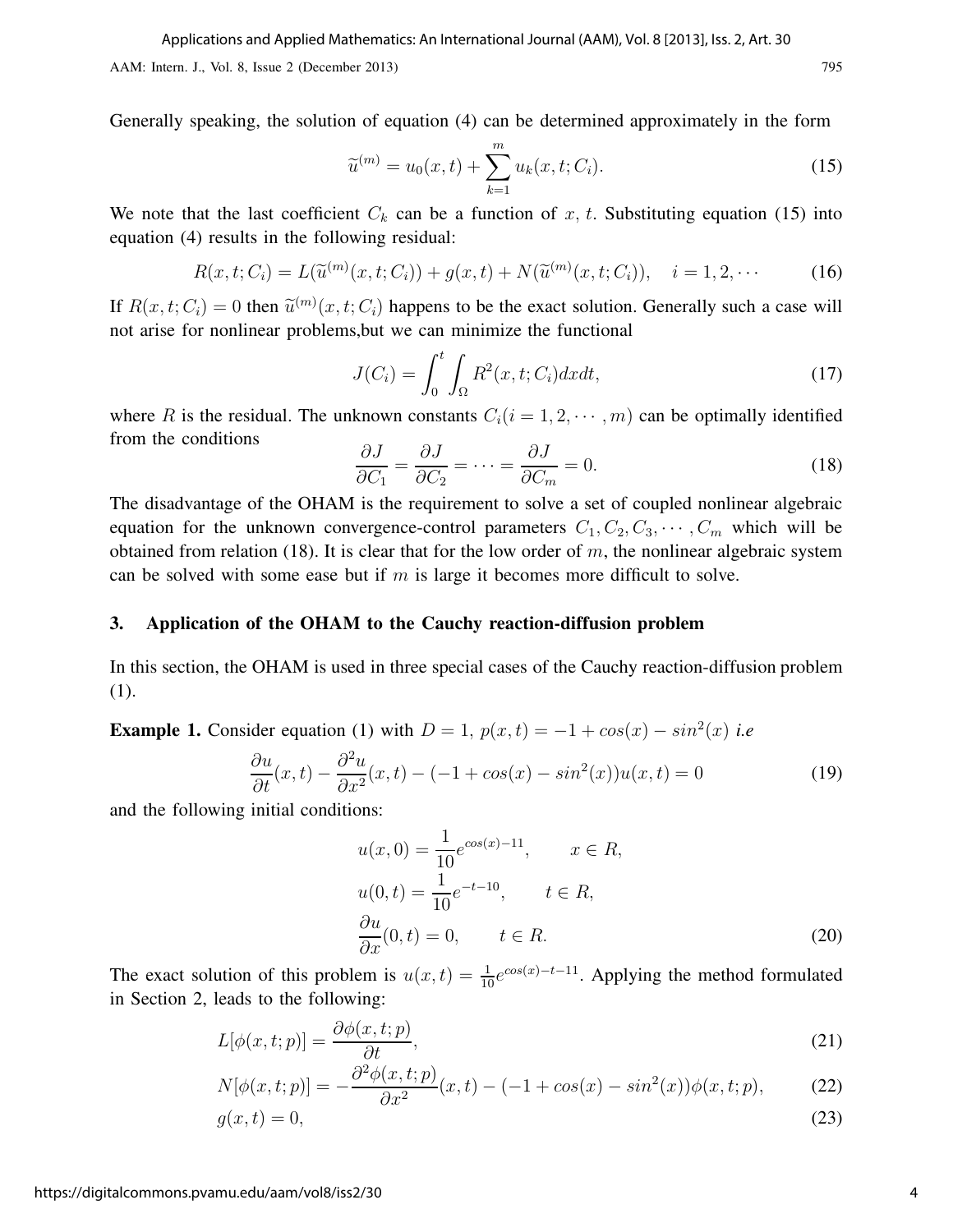796 H. Jafari & S. Gharbavy

with initial condition:

$$
\phi(x,0;p) = \frac{1}{10} e^{\cos(x)-11}.
$$
\n(24)

For the zeroth-order problem, we have

$$
\frac{\partial u_0(x,t)}{\partial t} = 0, \quad u_0(x,0) = \frac{1}{10}e^{\cos(x)-11}
$$

which has the solution

$$
u_0(x,t) = \frac{1}{10}e^{\cos(x)-11}.
$$
 (25)

The first-order problem can be defined as

$$
\frac{\partial u_1(x,t)}{\partial t} = (1+C_1)\frac{\partial u_0(x,t)}{\partial t} + C_1(-\frac{\partial^2 u_0(x,t)}{\partial x^2} - (-1 + \cos(x) - \sin^2(x))u_0(x,t)).
$$
  
  $u_1(x,0) = 0$ 

It has the solution

$$
u_1(x,t) = \frac{1}{10} C_1 t e^{\cos(x) - 11}.
$$
\n(26)

The second-order problem can be defined as

$$
\frac{\partial u_2(x,t)}{\partial t} = (1+C_1) \frac{\partial u_1(x,t)}{\partial t} + C_2(-\frac{\partial^2 u_0(x,t)}{\partial x^2} - (-1 + \cos(x) - \sin^2(x))u_0(x,t))
$$
  
+  $C_1(-\frac{\partial^2 u_1(x,t)}{\partial x^2} - (-1 + \cos(x) - \sin^2(x))u_1(x,t)),$   
 $u_2(x,0) = 0,$ 

and it has the solution

$$
u_2(x,t) = \frac{1}{20} t e^{\cos(x) - 11} (tC_1^2 + 2C_1 + 2C_1^2 + 2C_2).
$$
 (27)

By repeating this process, we can obtain the solution of third-order problems as

$$
u_3(x,t) = \frac{1}{60}te^{\cos(x)-11}(t^2C_1^3 + 6tC_1^2 + 6tC_1^3 + 6tC_1C_2 + 6C_1 + 12C_1^2 + 6C_2 + 6C_1^3 + 12C_1C_2 + 6C_3).
$$
\n(28)

Substitution equations (25), (26), (27) and (28) into equation (15) yields the third-order approximate solution ( $m = 3$ ) for equation (19):

$$
\widetilde{u}^{(3)} = u_0(x, t) + u_1(x, t) + u_2(x, t) + u_3(x, t), \tag{29}
$$

and substituting the approximate solution into equation (16) yields the residual  $R$  and the functional J:

$$
R(x, t, C_1, C_2, C_3) = \frac{\partial \tilde{u}^{(3)}}{\partial t} - \frac{\partial^2 \tilde{u}^{(3)}}{\partial x^2} - (-1 + \cos(x) - \sin^2(x))\tilde{u}^{(3)},\tag{30}
$$

$$
J(C_1, C_2, C_3) = \int_{-1}^{1} \int_{0}^{1} R^2(x, t, C_1, C_2, C_3) dt dx.
$$
 (31)

The constants  $C_1, C_2, C_3$  result from the conditions (18) as

$$
C_1 = 6.898033136 \times 10^{-9}, \quad C_2 = -1.947679826 \times 10^{-8}, \quad C_3 = -0.6428571245, \tag{32}
$$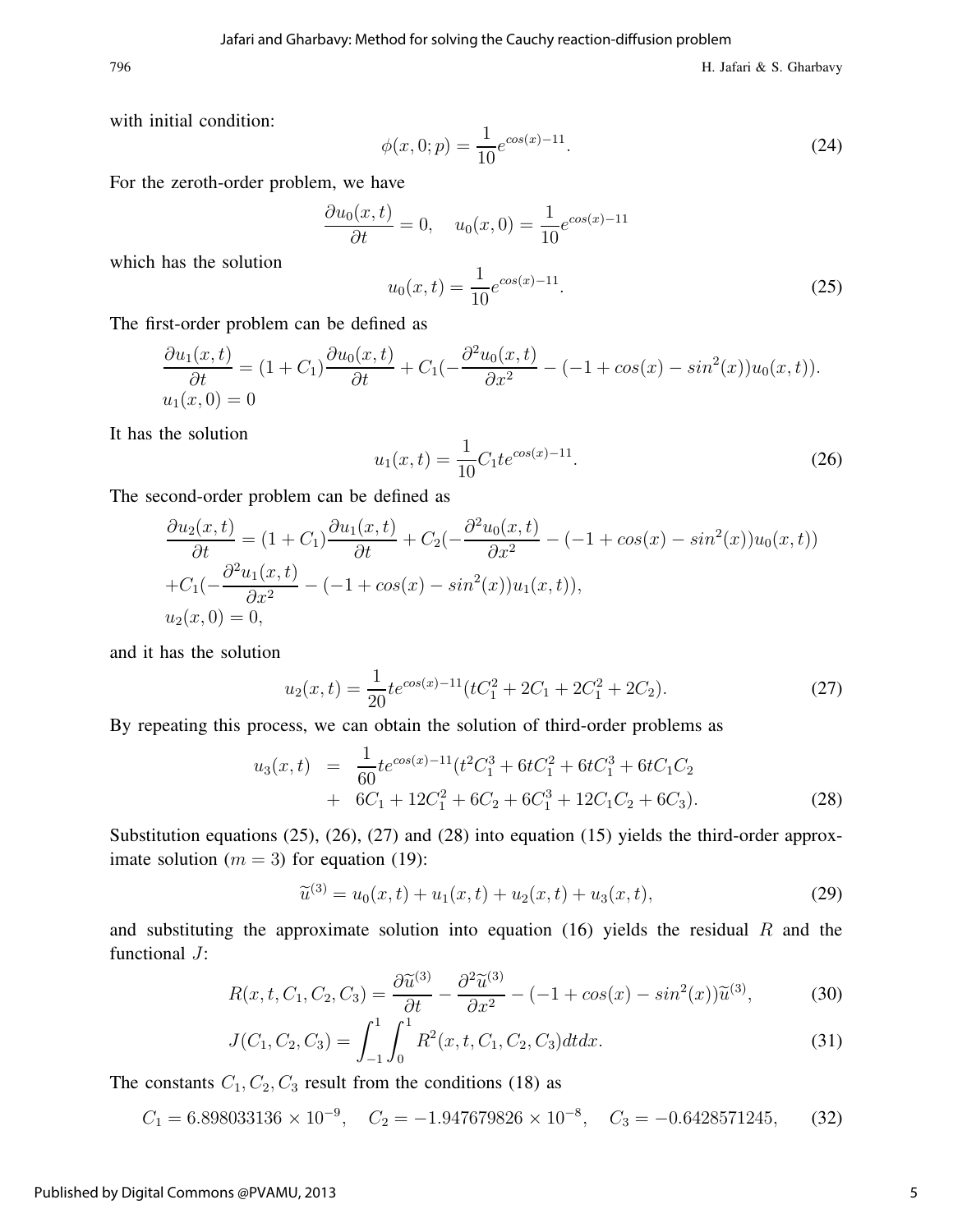and the approximate solution of the third order is

$$
u(x,t) = 5e^{\cos(x)-11}(2 \times 10^{-2} - 1.285714285 \times 10^{-2}t - 1.259546155 \times 10^{-18}t^2
$$
  
+ 1.094093843 \times 10^{-27}t^3). (33)

In the Table 1 we compare the exact solution and the OHAM solution (33).

Table 1. Comparison of the exact and approximate values by OHAM at  $t = 1$  in Example 1.

| $\mathbf{X}$ | Exact value                                      | Approximate value by OHAM          | Absolute error                     |
|--------------|--------------------------------------------------|------------------------------------|------------------------------------|
|              | $-4$ 3.195894243542235 $\times$ 10 <sup>-7</sup> | $3.102621877351807 \times 10^{-7}$ | $9.327236619042777 \times 10^{-9}$ |
| $-3$         | $2.283063225857796 \times 10^{-7}$               | $2.216431887956551 \times 10^{-7}$ | $6.663133790124527 \times 10^{-9}$ |
| $-2$         | $4.052620550657186 \times 10^{-7}$               | $3.934344575538314 \times 10^{-7}$ | $1.182759751188725 \times 10^{-8}$ |
|              | $1.054669840797373 \times 10^{-6}$               | $1.023889237903636 \times 10^{-6}$ | $3.078060289373657 \times 10^{-8}$ |
| $\Omega$     | $1.670170079024566 \times 10^{-6}$               | $1.621426064567313 \times 10^{-6}$ | $4.874401445725321 \times 10^{-8}$ |
|              | $1.054669840797373 \times 10^{-6}$               | $1.023889237903636 \times 10^{-6}$ | $3.078060289373657 \times 10^{-8}$ |
| 2            | $4.052620550657186 \times 10^{-7}$               | $3.934344575538314 \times 10^{-7}$ | $1.182759751188725 \times 10^{-8}$ |
| 3            | $2.283063225857796 \times 10^{-7}$               | $2.216431887956551 \times 10^{-7}$ | $6.663133790124527 \times 10^{-9}$ |
| 4            | $3.195894243542235 \times 10^{-7}$               | $3.102621877351807 \times 10^{-7}$ | $9.327236619042777 \times 10^{-9}$ |





**Fig. 1:** OHAM, Exact solution at  $t = 0.1$  **Fig. 2:** Absolute error at  $t = 0.1$ 

**Example 2.** In this example we solve equation (1) with  $p(x, t) = -16t$  and  $D = 1$  i.e.

$$
\frac{\partial u}{\partial t}(x,t) - \frac{\partial^2 u}{\partial x^2}(x,t) + 16tu(x,t) = 0,\t(34)
$$

with the following initial conditions:

$$
u(x, 0) = e^{-x-4}, \qquad x \in R,
$$
  
\n
$$
u(0, t) = e^{-t(8t-1)-4}, \qquad t \in R,
$$
  
\n
$$
\frac{\partial u}{\partial x}(0, t) = -e^{-t(8t-1)-4}, \qquad t \in R,
$$
\n(35)

The exact solution of this problem is  $u(x,t) = e^{-x-t(8t-1)-4}$ . According to the OHAM formulation described in Section 2, we start with

$$
L = \frac{\partial \phi(x, t; p)}{\partial t},\tag{36}
$$

$$
N = -\frac{\partial^2 \phi(x, t; p)}{\partial x^2} + 16t\phi(x, t; p),\tag{37}
$$

$$
g(x,t) = 0,\t\t(38)
$$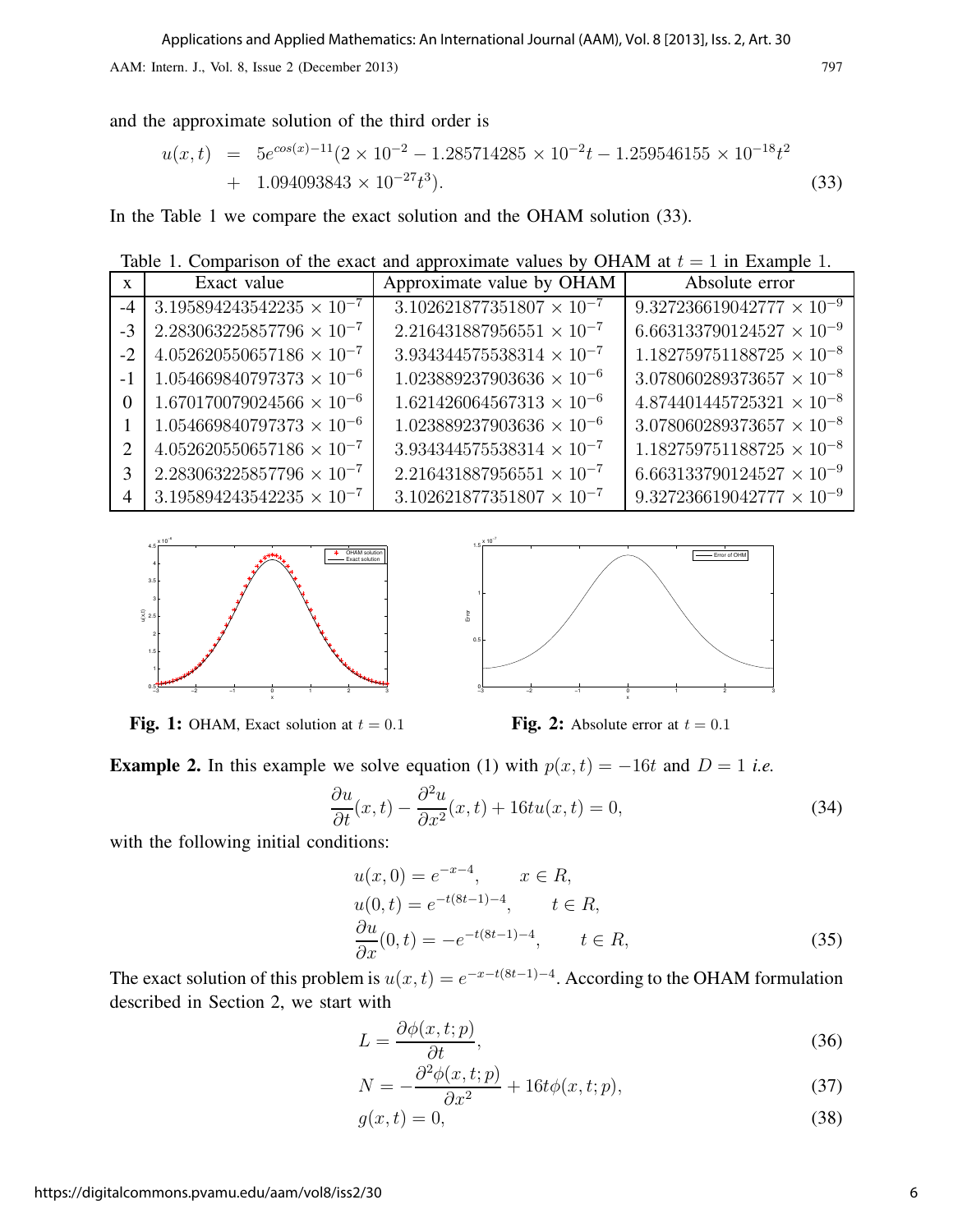with initial condition  $\phi(x, 0; p) = e^{-x-4}$  The zeroth-order problem is

$$
\frac{\partial u_0(x,t)}{\partial t} = 0, \qquad u_0(x,0) = e^{-x-4},
$$

and it has the solution

$$
u_0(x,t) = e^{-x-4}.\tag{39}
$$

The first-order problem is defined as

$$
\frac{\partial u_1(x,t)}{\partial t} = (1+C_1)\frac{\partial u_0(x,t)}{\partial t} + C_1(-\frac{\partial^2 u_0(x,t)}{\partial x^2} + 16t \ u_0(x,t)), \quad u_1(x,0) = 0,
$$

and the solution is given by

$$
u_1(x,t) = C_1 e^{-x-4} t(8t - 1).
$$
\n(40)

The second-order problem can be defined as

$$
\frac{\partial u_2(x,t)}{\partial t} = (1+C_1) \frac{\partial u_1(x,t)}{\partial t} + C_2(-\frac{\partial^2 u_0(x,t)}{\partial x^2} + 16t \ u_0(x,t)) \n+ C_1(-\frac{\partial^2 u_1(x,t)}{\partial x^2} + 16t \ u_1(x,t)), \quad u_2(x,0) = 0,
$$

and the solution is given by

$$
u_2(x,t) = \frac{1}{2}e^{-x-4}t(64C_1^2t^3 - 16C_1^2t^2 + 16tC_1 + 17tC_1^2 + 16C_2t - 2C_1 - 2C_1^2 - 2C_2). \tag{41}
$$

By repeating this process, we can obtain the solution of third-order problems as

$$
u_3(x,t) = \frac{1}{6}(512C_1^3t^5 - 192C_1^3t^4 + 384t^3C_2C_1 + 384C_1^2t^3 + 408C_1^3t^3 - 96t^2C_2C_1 - 96C_1^2t_9^27t^2C_1^3 + 48C_2t + 48tC_1 + 102C_1^2 + 102C_1C_2t + 54t + 48C_3t - 6C_1 - 12C_1^2 - 6C_2 - 6C_1^3 - 12C_1C_2 - 6C_3).
$$
\n(42)

Adding equations  $(39)$ ,  $(40)$ ,  $(41)$  and  $(42)$ , we obtain:

$$
\widetilde{u}^{(3)} = u_0(x, t) + u_1(x, t) + u_2(x, t) + u_3(x, t). \tag{43}
$$

Substituting equation (43) into equation (16) and calculating the constants  $C_1, C_2$  and  $C_3$  using the least squares method in (17) and (18) we obtain:

$$
C_1 = -.3792732735, \quad C_2 = 0.06574604733, \quad C_3 = 0.02702046464,\tag{44}
$$

and the approximate solution of third order in the form

$$
u(x,t) = e^{-x-4}(1 - 5.081255854t^2 + .6521918342t + 8.503613449t^4 - 2.171368183t^3 - 4.655597548t^6 + 1.745849080t^5)
$$
\n(45)

In the Table 2 we compare the exact solution and OHAM solution (45).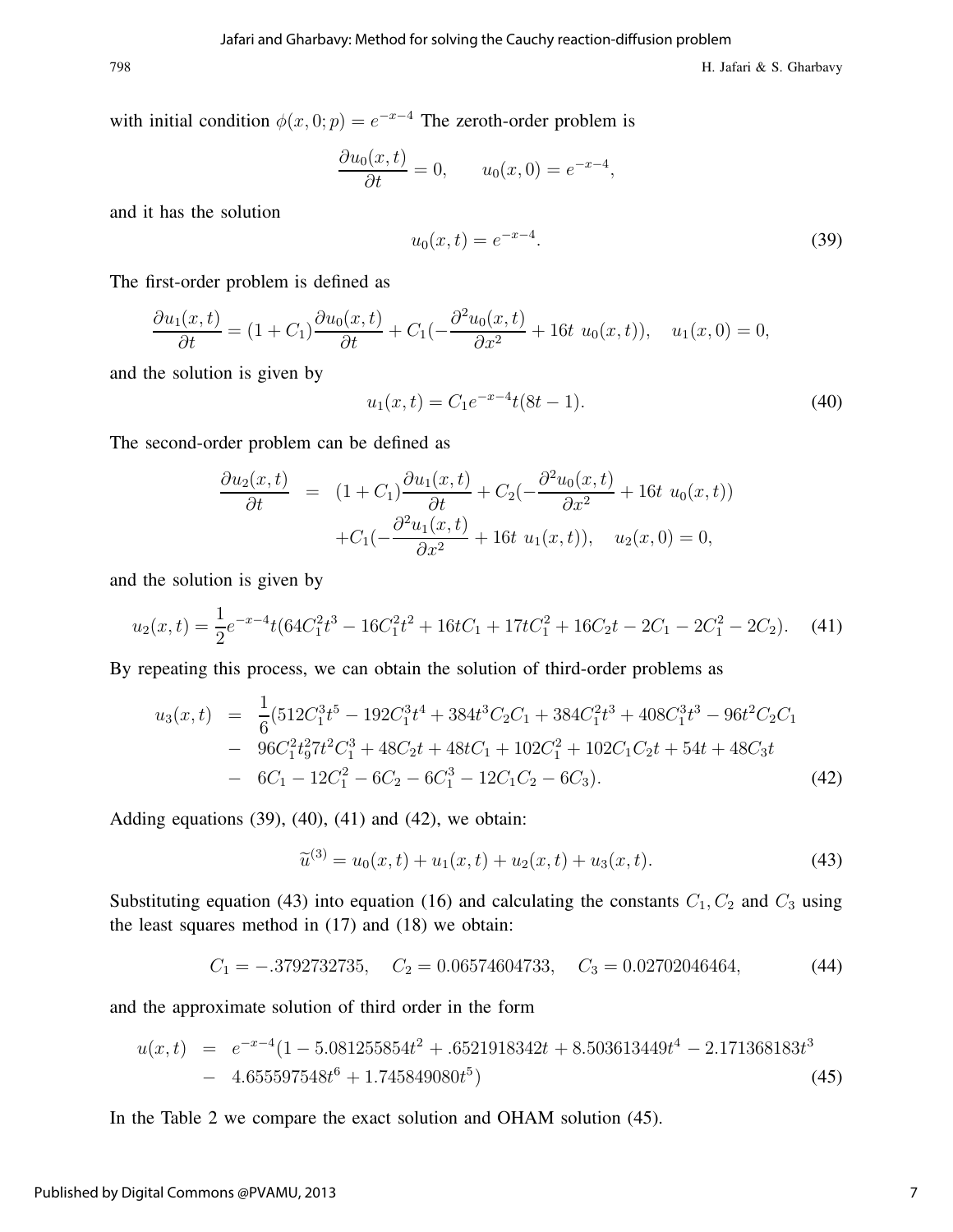|  |  |  |  |  | Table 2. Comparison of the exact and approximate values by OHAM at $t = 1$ in Example 2. |  |  |
|--|--|--|--|--|------------------------------------------------------------------------------------------|--|--|
|--|--|--|--|--|------------------------------------------------------------------------------------------|--|--|

| $\mathbf{x}$ | Exact value                        | Approximate value by OHAM           | Absolute error                     |
|--------------|------------------------------------|-------------------------------------|------------------------------------|
| $-2$         | $1.234098040866795 \times 10^{-4}$ | $-8.887768223807506 \times 10^{-4}$ | $1.012186626467430 \times 10^{-3}$ |
| $-1.5$       | $7.485182988770060\times10^{-6}$   | $-5.390703924158947 \times 10^{-4}$ | $6.139222223035953 \times 10^{-4}$ |
| $-1$         | $4.539992976248485 \times 10^{-6}$ | $-3.269627207435608 \times 10^{-4}$ | $3.723626505060456 \times 10^{-4}$ |
| $-0.5$       | $2.753644934974716 \times 10^{-6}$ | $-1.983129147140295 \times 10^{-4}$ | $2.258493640637766 \times 10^{-4}$ |
| $\Omega$     | $1.670170079024566 \times 10^{-6}$ | $-1.983129147140295 \times 10^{-4}$ | $1.369845637812812 \times 10^{-4}$ |
| 0.5          | $1.013009359863071 \times 10^{-6}$ | $-7.295524424207707 \times 10^{-5}$ | $8.308533784070777 \times 10^{-5}$ |
|              | $6.144212353328210 \times 10^{-5}$ | $-4.424959241964330 \times 10^{-5}$ | $5.039380477297151 \times 10^{-5}$ |
| 1.5          | $3.726653172078671\times 10^{-5}$  | $-2.683873448230139 \times 10^{-5}$ | $3.056538765438006 \times 10^{-5}$ |
| 2            | $2.260329406981054 \times 10^{-5}$ | $-1.627851533140247 \times 10^{-5}$ | $1.853884473838352 \times 10^{-5}$ |





Fig. 3: OHAM, Exact solution at  $t = 0.01$ . Fig. 4: Absolute error at  $t = 0.01$ .

**Example 3.** Consider Eq. (1) with  $p(x,t) = -\frac{1}{4}$  $\frac{1}{4}$  and  $D = 1$  *i.e.* 

$$
\frac{\partial u}{\partial t}(x,t) - \frac{\partial^2 u}{\partial x^2}(x,t) + \frac{1}{4}u(x,t) = 0
$$
\n(46)

with the following initial conditions:

$$
u(x, 0) = \frac{1}{2}x + e^{-x/2}, \qquad x \in R,
$$
  
\n
$$
u(0, t) = 1, \qquad t \in R,
$$
  
\n
$$
\frac{\partial u}{\partial x}(0, t) = \frac{1}{2}e^{-t/4} - \frac{1}{2}, \qquad t \in R,
$$
\n(47)

The exact solution of this problem is  $u(x,t) = \frac{1}{2}xe^{-t/4} + e^{-x/2}$ . According to the OHAM formulation described in Section 2, we start with

$$
L = \frac{\partial \phi(x, t; p)}{\partial t},\tag{48}
$$

$$
N = -\frac{\partial^2 \phi(x, t; p)}{\partial x^2} + \frac{1}{4} \phi(x, t; p),\tag{49}
$$

$$
g(x,t) = 0,\tag{50}
$$

with initial condition  $\phi(x, 0; p) = \frac{1}{2}x + e^{-x/2}$ . The zeroth-order problem is

$$
\frac{\partial u_0(x,t)}{\partial t} = 0, \qquad u_0(x,0) = \frac{1}{2}x + e^{-x/2}.
$$

It has the solution

$$
u_0(x,t) = \frac{1}{2}x + e^{-x/2}.
$$
\n(51)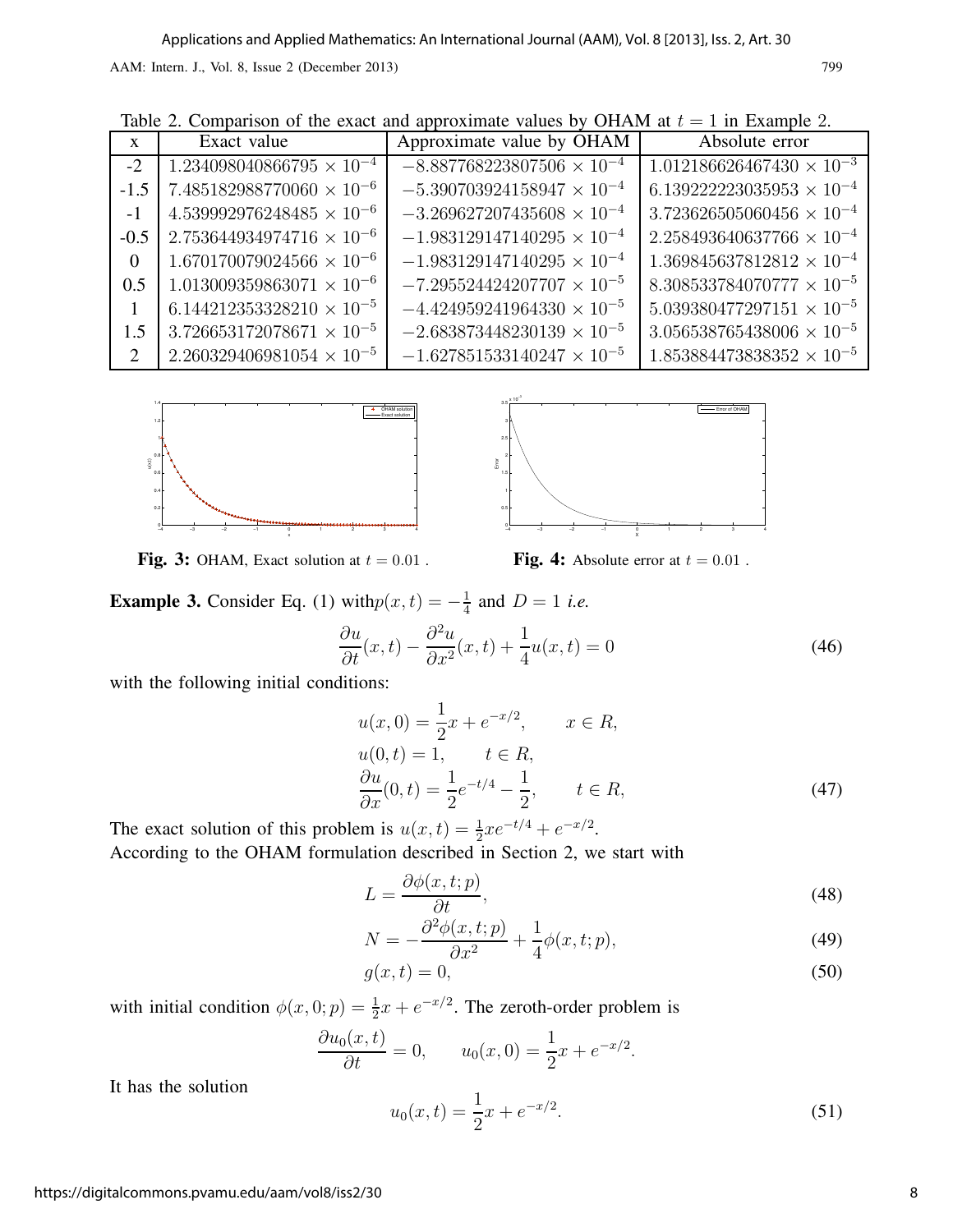By repeating the process described in Section 2 and previous examples, we obtain  $u_1(x, t)$ ,  $u_2(x, t)$ and  $u_3(x, t)$ . Therefore, we can obtain the solution of third-order approximation solution by using OHAM is

$$
\widetilde{u}^{(3)} = u_0(x, t) + u_1(x, t) + u_2(x, t) + u_3(x, t). \tag{52}
$$

The following values of  $C_1$ ,  $C_2$ ,  $C_3$  are obtained:

 $C_1 = -0.9594124146, \quad C_2 = 0.0004828136284, \quad C_3 = 0.00001301250074.$  (53)

Hence, our approximate solution becomes

$$
u(x,t) = 0.5x + e^{-0.5x} - 0.1249851166xt + 0.01553539427xt^2 - 0.001149885987xt^3
$$
 (54)

In the Table 3 we compare the exact solution and the OHAM solution (54).

Table 3. Comparison of the exact and approximate values by OHAM at  $t = 1$  in Example 3

|      | Exact value        | Appr. value by OHAM | Absolute error                      |
|------|--------------------|---------------------|-------------------------------------|
| $-3$ | 3.313487895730958  | 3.313487895289065   | $4.418927446181442 \times 10^{-10}$ |
| $-2$ | 1.939481045387640  | 1.939481045093045   | $2.945950150490262 \times 10^{-10}$ |
|      | 1.259320879164426  | 1.259320879017128   | $1.472975075245131 \times 10^{-10}$ |
| 0    |                    |                     |                                     |
|      | 0.9959310512483359 | 0.9959310513956334  | $1.472975075245131 \times 10^{-10}$ |
|      | 1.146680224242847  | 1.146680224537442   | $2.945952370936311 \times 10^{-10}$ |
|      | 1.391331334755537  | 1.391331335197430   | $4.418925225735393 \times 10^{-10}$ |





**Fig. 5:** OHAM, Exact solution at  $t = 0.001$ . **Fig. 6:** Absolute error at  $t = 0.001$ .



#### 4. Conclusions

In this paper, the OHAM has been used for solving the Cauchy reaction-diffusion problem. It is obvious from the solutions that there is no need for computing further higher order terms of  $u(x, t)$ . The OHAM also provides us with a very simple way to control and adjust the convergence of the series solution using the auxiliary constants  $C_i$ 's which are optimally determined. Therefore, the method shows its validity and great potential for the solution of time dependent problems in science and engineering. *Mathematica* has been used for all computations in this paper.

#### **REFERENCES**

Britton, N. F. (1998). Reaction-diffusion Equations and Their Applications to Biology. Academic Press Inc. (Harcourt Brace Jovanovich Publishers), New York.